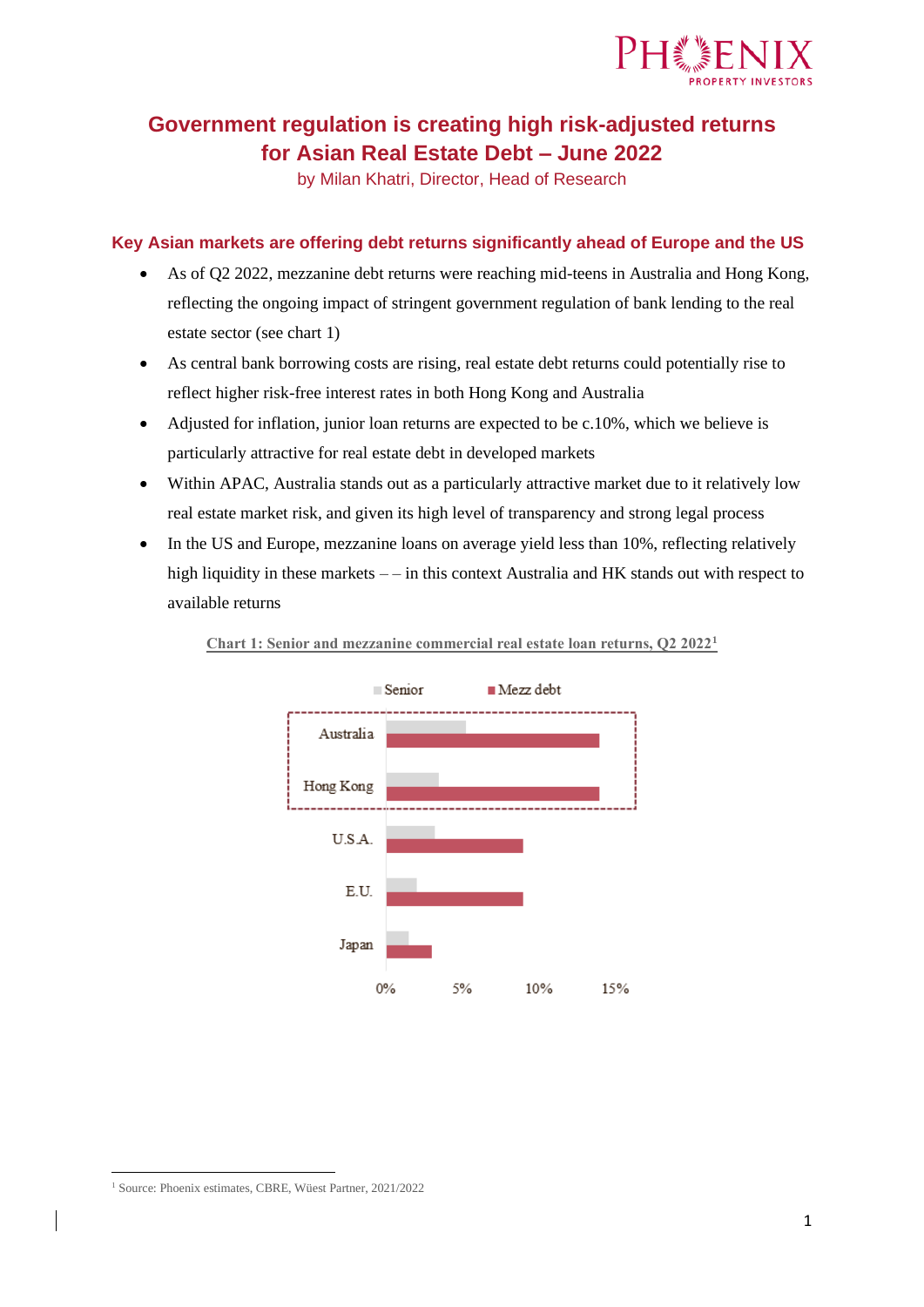

### **Capital raised for private Asian debt funds is much smaller than in the US or Europe**

- Over the past 4 years (2017-2021), APAC credit funds have raised US\$ 1.2 bn per year against US\$ 8.1 bn and US\$ 10.2 bn for European and US private real estate credit funds respectively
- This suggests that Asia's relatively high yields are more sustainable due to less liquidity, and therefore should remain relatively attractive for the foreseeable future compared to the US and Europe
- We estimate that the overall size of commercial real estate lending markets in Asia Pacific is US\$ 3.4 trillion (across China, Japan, Korea, H.K. and Australia), and larger than the US and Europe which are US\$ 3.25 trillion and US\$ 2.1 trillion respectively

### **Why are Australia and Hong Kong so attractive for credit investments?**

• Australia and Hong Kong face restrictions on domestic real estate lending as regulatory authorities seek to reduce potential systemic risk to the banking sector - the result is that relatively high private credit returns are achievable in these markets as domestic banks have curtailed lending (see chart 2)





- Returns are elevated in China but the risk surrounding the real estate market, and particularly to development projects, is also high. This reflects the ongoing deleveraging campaign to reduce the debt of large developers, and the subsequent spillover to the broader industry. Opportunities are likely to arise though in the short-term we are cautious on this market.
- In other Asian markets such as Japan and Korea (see chart 3), ample domestic bank liquidity means that opportunities for non-bank lenders are relatively limited, or only available at very high loan to value ratios (80% plus).

<sup>2</sup> Source: APRA, HKMA. April 2022. Figures are rolling 12-month averages. Excluding residential mortgages.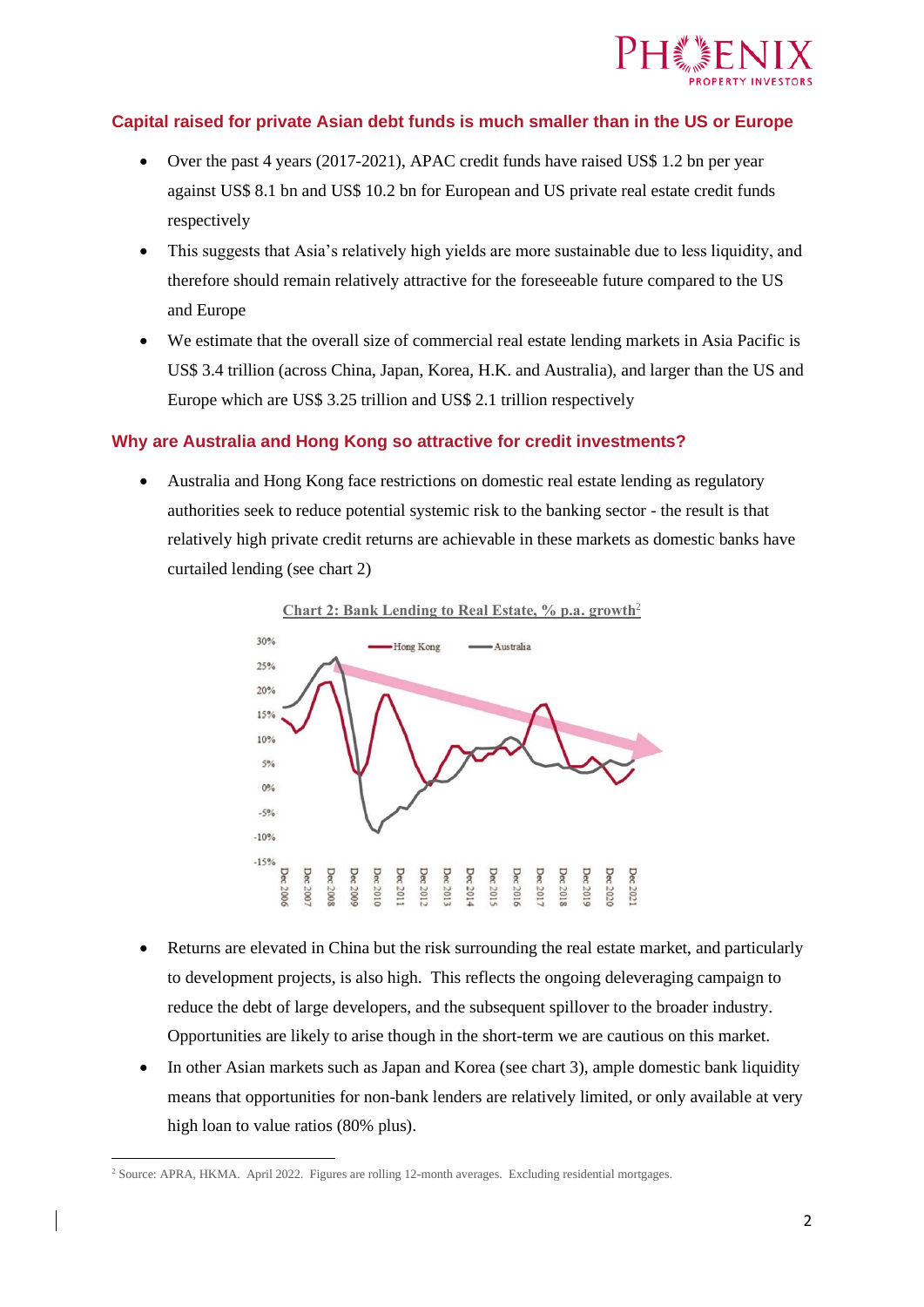

• As interest rates rise, potential returns in select markets are also likely to rise – we note that interest rates have risen in both Hong Kong and Australia in 2022

|                    | Senior debt up to<br><b>65% LTV</b> | Mezzanine debt up to<br><b>75% LTV</b> |  |
|--------------------|-------------------------------------|----------------------------------------|--|
| Japan              | $1 - 2\%$                           | $2 - 4%$                               |  |
| <b>South Korea</b> | $4 - 7%$                            | $6 - 10%$                              |  |
| Australia          | $3 - 8%$                            | $10 - 18%$                             |  |
| <b>Hong Kong</b>   | $3-4%$                              | $10-16%$                               |  |
| China              | $5 - 6\%$                           | 12-17%                                 |  |

**Chart 3: Asia: Senior and mezzanine commercial real estate loan returns, Q2 2022**<sup>3</sup>

- We also note that the underlying economic fundamentals of Australia and Hong Kong are robust, reflecting medium growth potential that arises from:
	- o **Australia:** Robust population growth which we see resuming, and border controls have already relaxed significantly as the pandemic reduces in impact
	- o **Hong Kong:** Ongoing economic integration with mainland China will fuel further growth in financial and business services in H.K. (e.g. robust mainland IPO activity in H.K. to the end of 2021)
- These two economic drivers for Australia and Hong Kong are evident in long-term employment growth that has trended above the average for developed Asia, the U.S. and the eurozone (see chart 4) for over a decade

<sup>3</sup> Source: Phoenix estimates, 2022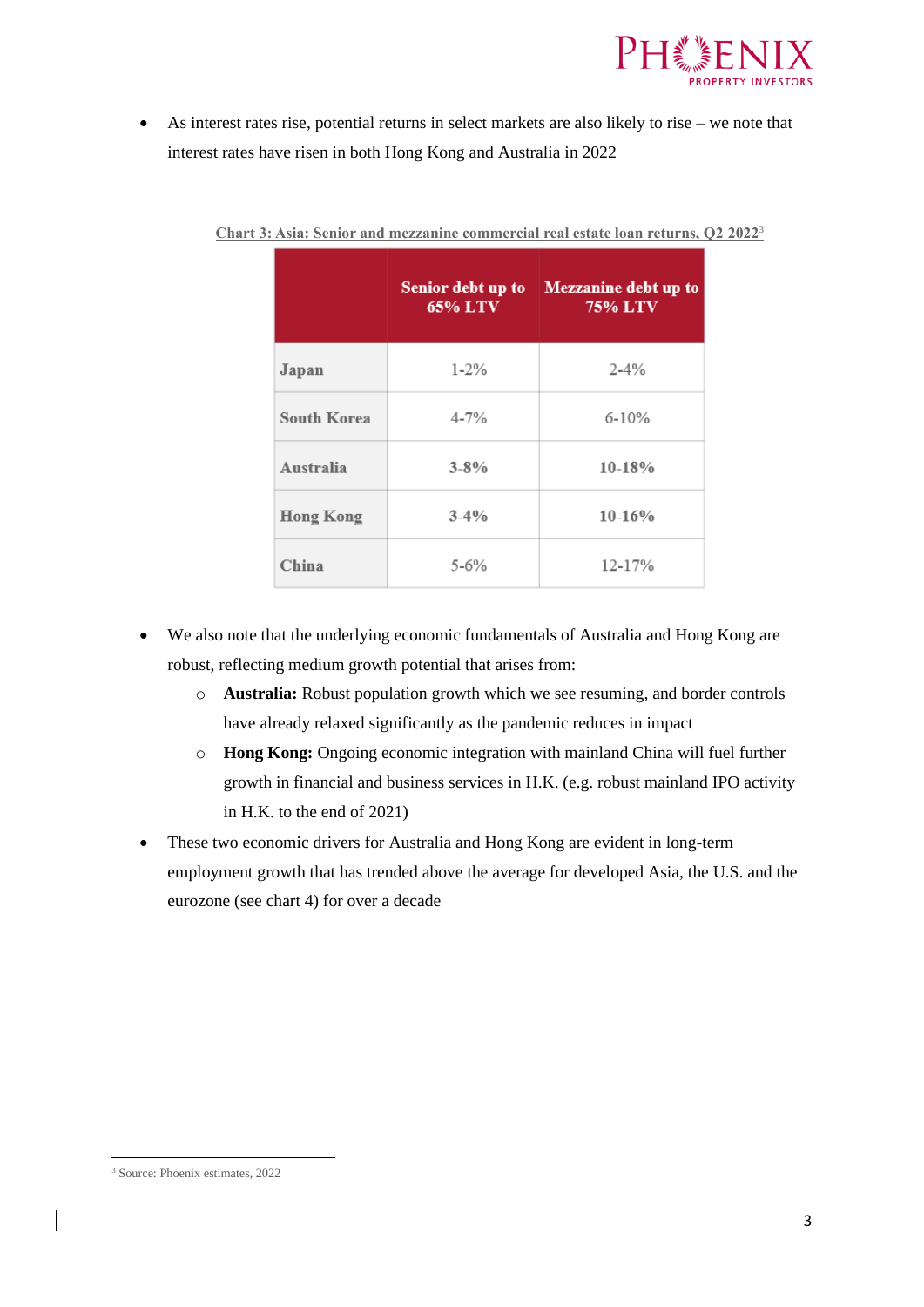

**Chart 4: Long-term employment growth (pre-COVID) 2006-2019, % p.a.** <sup>4</sup>



## **Real estate debt can offer a significant return premium over liquid fixed income investments**

- We estimate that for the target investment markets of Australia and Hong Kong, mezzanine returns are approximately 12% above that of investment grade corporate bonds as of Q2 2022 (see chart 5).
- In the US and Europe, the yield premium for mezzanine debt over investment grade corporate bonds sits at 7-8%



#### **Chart 5: Mezzanine loan yield premium over investment grade corporate bonds, 2021/2022**<sup>5</sup>

<sup>4</sup> Source: OECD, National Statistics (2006 to 2019)

<sup>5</sup> Source: Phoenix estimates, CBRE, Wüest Partner, S&P, 2021/2022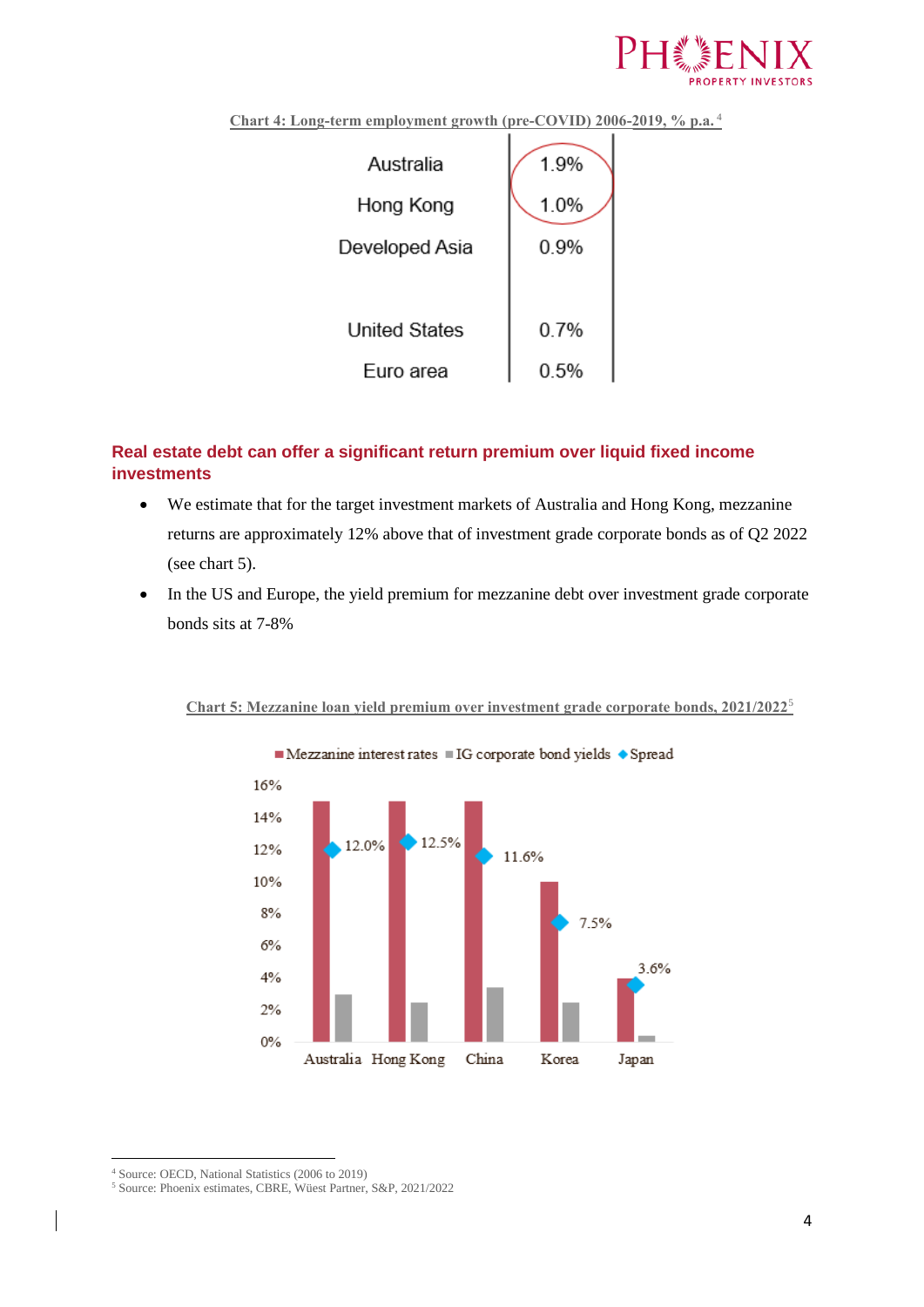

### **Asia's return premium is attractive on a risk-adjusted basis**

- Phoenix believes that a risk premium of c.12% in key Asian markets (i.e., Australia and Hong Kong) is likely to offer attractive risk-adjusted returns, particularly when benchmarked against available returns in Europe and the USA
- From an investment risk perspective, both Australia and Hong Kong can be regarded as relatively low risk as they share many similar fundamentals to other western economies – such as high sovereign credit ratings, high income per capita, and offer strong, tried, and tested legal institutions that support the safeguarding of investor capital (see chart 6)
- In a rising inflation environment, the expected returns on junior debt in HK and Australia are likely to be comfortably above expected inflation - as of April 2022 inflation in HK was only 1.3% while in Australia inflation reached 5.1% in Q1 2022 – hence junior debt returns in real terms could potentially be in excess of 10%
- Also, this risk premium for Asian mezzanine debt appears attractive in the context of the historical average risk premium for U.S. mezzanine loans of c. 6% against investment grade corporate bonds from 2010 to 2020<sup>6</sup> (historical mezzanine loans return data is not available in other markets such as Europe or Asia Pacific)
- Finally, we also note that unlike liquid fixed income instruments, private real estate loans (senior and junior) have security packages granting direct access to physical real estate in the event of default which can significantly help to mitigate downside investment risk

|                | <b>Credit Rating</b> | <b>GDP</b> per<br>capita<br>(US\$ '000) | <b>Rule of Law</b><br><b>Ranking</b> |
|----------------|----------------------|-----------------------------------------|--------------------------------------|
| Australia      | AAA                  | 63                                      | 13                                   |
| Singapore      | AAA                  | 66                                      | 17                                   |
| Hong Kong      | AA+                  | 49                                      | 19                                   |
| South Korea    | ΑA                   | 35                                      | 20                                   |
| Taiwan         | ΑA                   | 33                                      | 20                                   |
| Japan          | A+                   | 40                                      | 15                                   |
| China          | $A+$                 | 12                                      | 98                                   |
| India          | BBB-                 | 2                                       | 79                                   |
| Germany        | AAA                  | 51                                      | 5                                    |
| United Kingdom | ΑA                   | 46                                      | 16                                   |
| France         | ΑA                   | 45                                      | 24                                   |
| Spain          | A                    | 30                                      | 22                                   |
| Italy          | <b>BBB</b>           | 35                                      | 34                                   |

**Chart 6: Macroeconomic risk profile**<sup>7</sup>

If you would like more detail on the questions above and Phoenix Property Investors' market views please get in contact  $(i r@ppinvestors.com)$  and we would be happy to help.

<sup>6</sup> U.S. mezz loans achieved a return of 10.6% p.a. from 2010 to 2020 which compares with investment grade corporate bond returns of 5.1%. Sourc[e https://jpm.pm-research.com/content/early/2021/08/23/jpm.2021.1.269](https://jpm.pm-research.com/content/early/2021/08/23/jpm.2021.1.269) and S&P, 2021

<sup>7</sup> Source: S&P, IMF, World Justice Project Rule of Law Index, 2022. Rule of Law ranking is out of 140 countries.